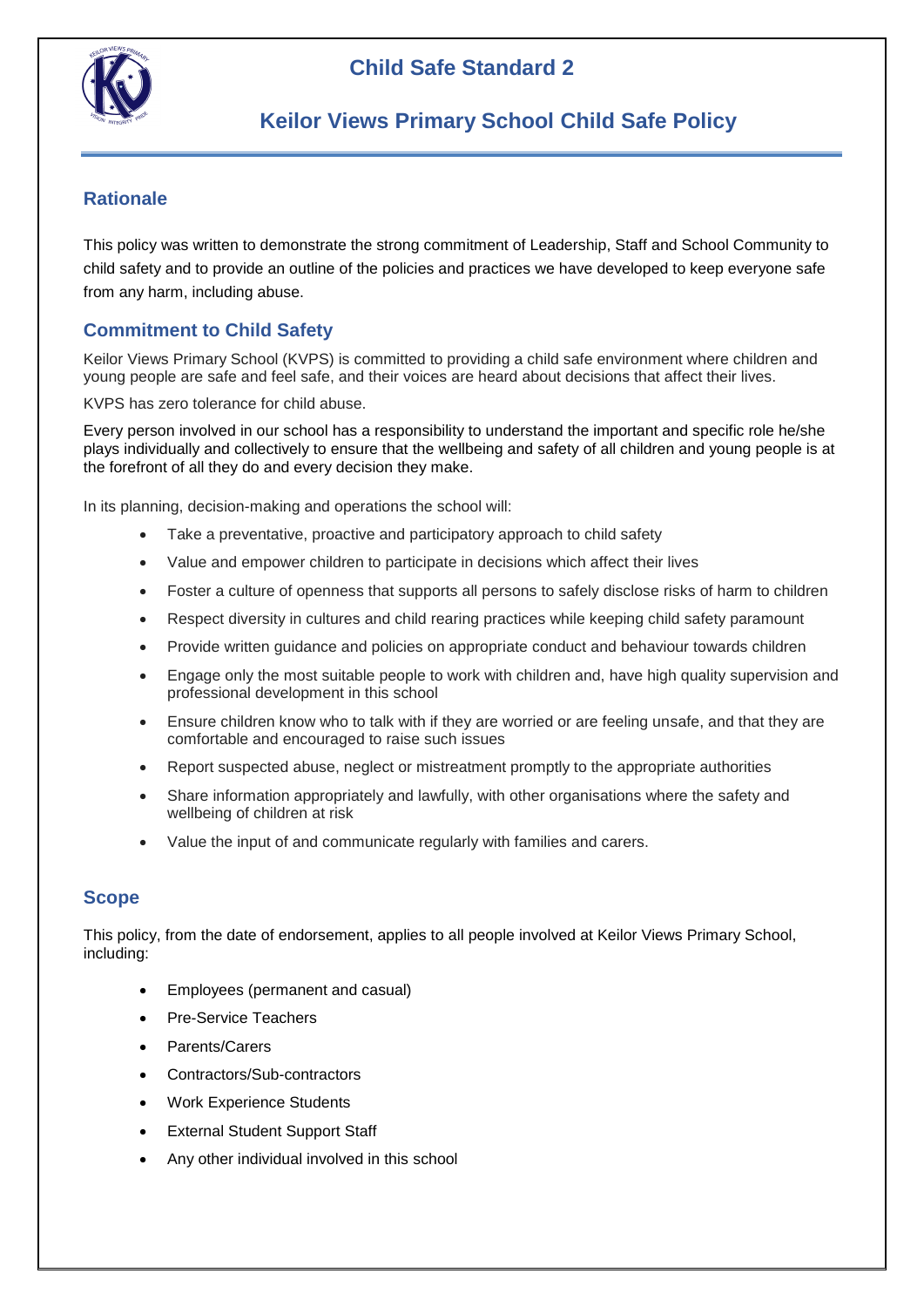

## **Child Safe Standard 2**

## **Keilor Views Primary School Child Safe Policy**

## **Children's Rights to Safety and Participation**

This policy is intended to empower children who are vital and active participants in our school. We involve them when making decisions, especially about matters that directly affect them. We teach children about what they can do if they feel unsafe. We listen to their views and respect what they have to say.

We promote diversity and tolerance in our school, and people from all walks of life and cultural backgrounds are welcome. In particular, we:

- promote the cultural safety, participation and empowerment of Aboriginal children
- promote the cultural safety, participation and empowerment of children from culturally and/or linguistically diverse backgrounds
- ensure that children with a disability are given the opportunity to participate equally

## **Our Staff and Families**

This policy guides our staff and families on how to behave with children in our school.

All of our staff and families must agree to abide by our code of conduct which specifies the standards of conduct required when working with children. All staff as well as children and their families, are given the opportunity to contribute to the development of the code of conduct. (Refer also to KVPS to Student Engagement and Wellbeing, Safe Schools, Student Wellbeing and Acceptable Use Agreement for Internet, Digital Technologies and Electronic Devices Policies).

#### **Training and Supervision**

Training and education is important to ensure that everyone in our school understands that child safety is everyone's responsibility.

Our school culture aims for all staff, families, children and any other individual involved in this school, to feel confident and comfortable in discussing any allegations of child abuse or child safety concerns. We train our staff to identify, assess, and minimise risks of child abuse and to detect potential signs of child abuse.

We also support our staff through ongoing training and professional learning to: develop their skills to protect children from abuse; and promote the cultural safety of Aboriginal children, the cultural safety of children from linguistically and/or diverse backgrounds, and the safety of children with a disability.

New employees will be mentored to ensure they understand Keilor Views Primary School's commitment to child safety and that everyone has a role to play in protecting children from abuse, as well as checking that their behaviour towards children is safe and appropriate (please refer to this Staff/Student/Parent Code of Conduct to understand appropriate behaviour further). Any inappropriate behaviour will be reported through appropriate channels, including the Department of Health and Human Services and Victoria Police, depending on the severity and urgency of the matter.

## **Recruitment**

We take all reasonable steps to employ skilled people to work with our children. We develop selection criteria and advertisements which clearly demonstrate our commitment to child safety and an awareness of our social and legislative responsibilities. Keilor Views Primary School understands that when recruiting staff, we have ethical as well as legislative obligations.

All people engaged in child-related work are required to hold a Working with Children Check and to provide evidence of this Check. Please see the [Working with Children Check](http://www.workingwithchildren.vic.gov.au/) website <www.workingwithchildren.vic.gov.au> for further information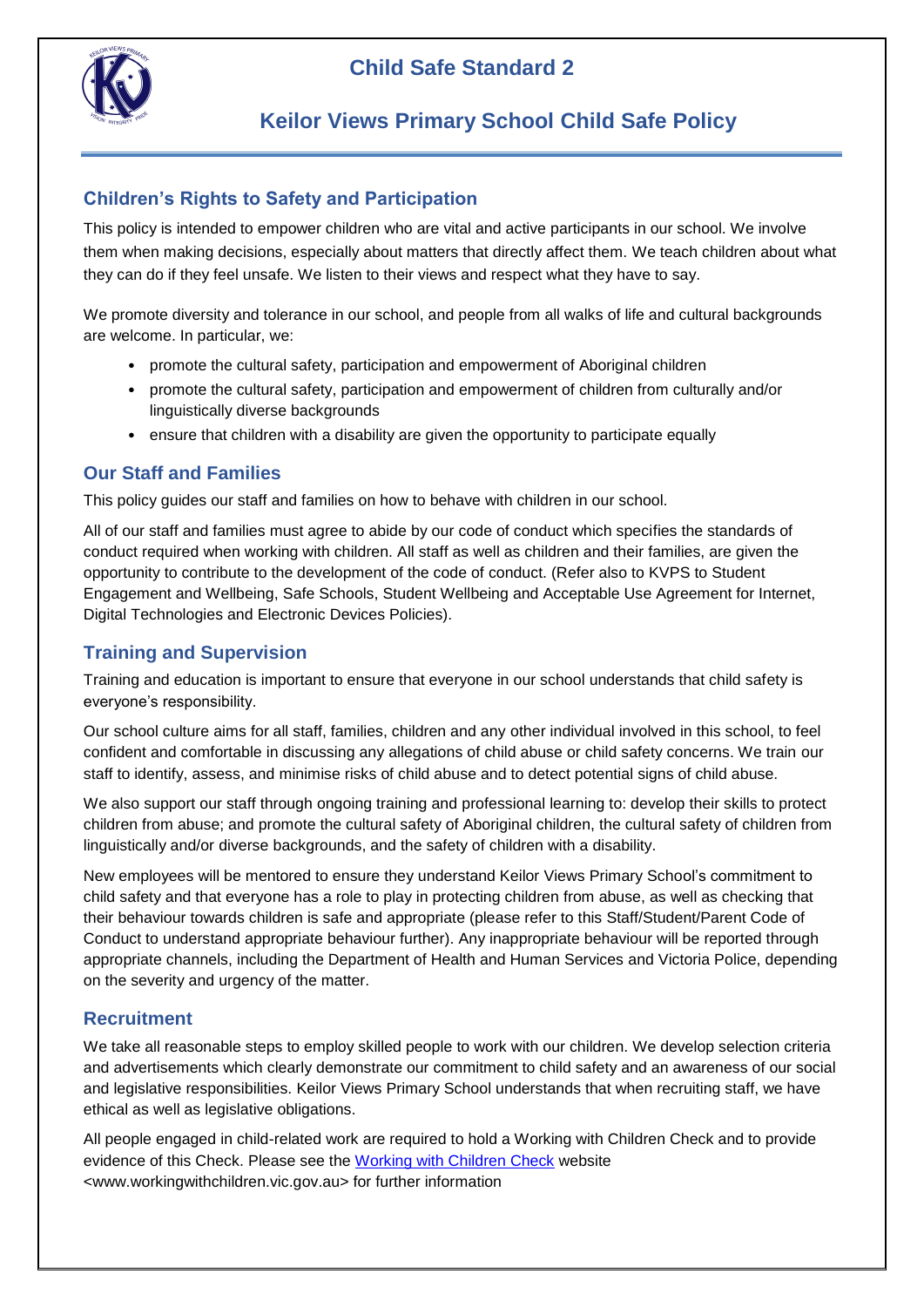# **Child Safe Standard 2**



## **Keilor Views Primary School Child Safe Policy**

We carry out reference checks and police record checks to ensure that we are employing the right people. Police record checks are used only for the purposes of employment and are discarded after the employment process is complete. We do retain our own records (but not the actual criminal record) if an applicant's criminal history affected our decision making process.

If during the employment process a person's records indicate a criminal history then the person will be given the opportunity to provide further information and context.

## **Fair Procedures for Personnel**

The safety and wellbeing of children is our primary concern. We are also fair and just to personnel. The decisions we make when recruiting, assessing incidents, and undertaking disciplinary action will always be thorough, transparent, and based on evidence.

We record all allegations of abuse and safety concerns using our *Incident Reporting Form*, including investigation updates. All records are securely stored.

If an allegation of abuse or a safety concern is raised, we provide updates to children and families on progress and any actions we as an organisation take.

## **Privacy**

All personal information considered or recorded will respect the privacy of the individuals involved, whether they be staff, parents/carers or children, unless there is a risk to someone's safety. We have safeguards and practices in place to ensure any personal information is protected. Everyone is entitled to know how this information is recorded, what will be done with it, and who will have access to it.

## **Legislative responsibilities**

Our organisation takes our legal responsibilities seriously, including:

• **Failure to disclose:** Reporting child sexual abuse is a community-wide responsibility. All adults in Victoria who have a reasonable belief that an adult has committed a sexual offence against a child under 16 have an obligation to report that information to the police.

*A person will not commit this offence if they have a reasonable excuse for not disclosing the information, including a fear for their safety or where the information has already been disclosed.*

- **Failure to protect:** People of authority in our school will commit an offence if they know of a substantial risk of child sexual abuse and have the power or responsibility to reduce or remove the risk, but negligently fail to do so.
- Any personnel who are *Mandatory Reporters* must comply with their duties.

*Mandatory Reporters include doctors, nurses, midwives, teachers, principals and police and must report to child protection if they believe on reasonable grounds that a child is in need of protection from any form of abuse (see Child Safe Standard 5 - KVPS Processes for Responding to and Reporting Suspected Child Abuse Policy)*

## **Risk management**

In Victoria, Schools are required to protect children when a risk is identified (see information about failure to protect above). In addition to general occupational health and safety risks, we proactively manage risks of abuse to our children.

We have risk management strategies in place to identify, assess, and take steps to minimise child abuse risks, which include risks posed by physical environments and online environments.

## **Allegations, concerns and complaints**

Keilor Views Primary School takes all allegations seriously and has practices in place to investigate thoroughly and quickly. Our staff are trained to deal appropriately with allegations.